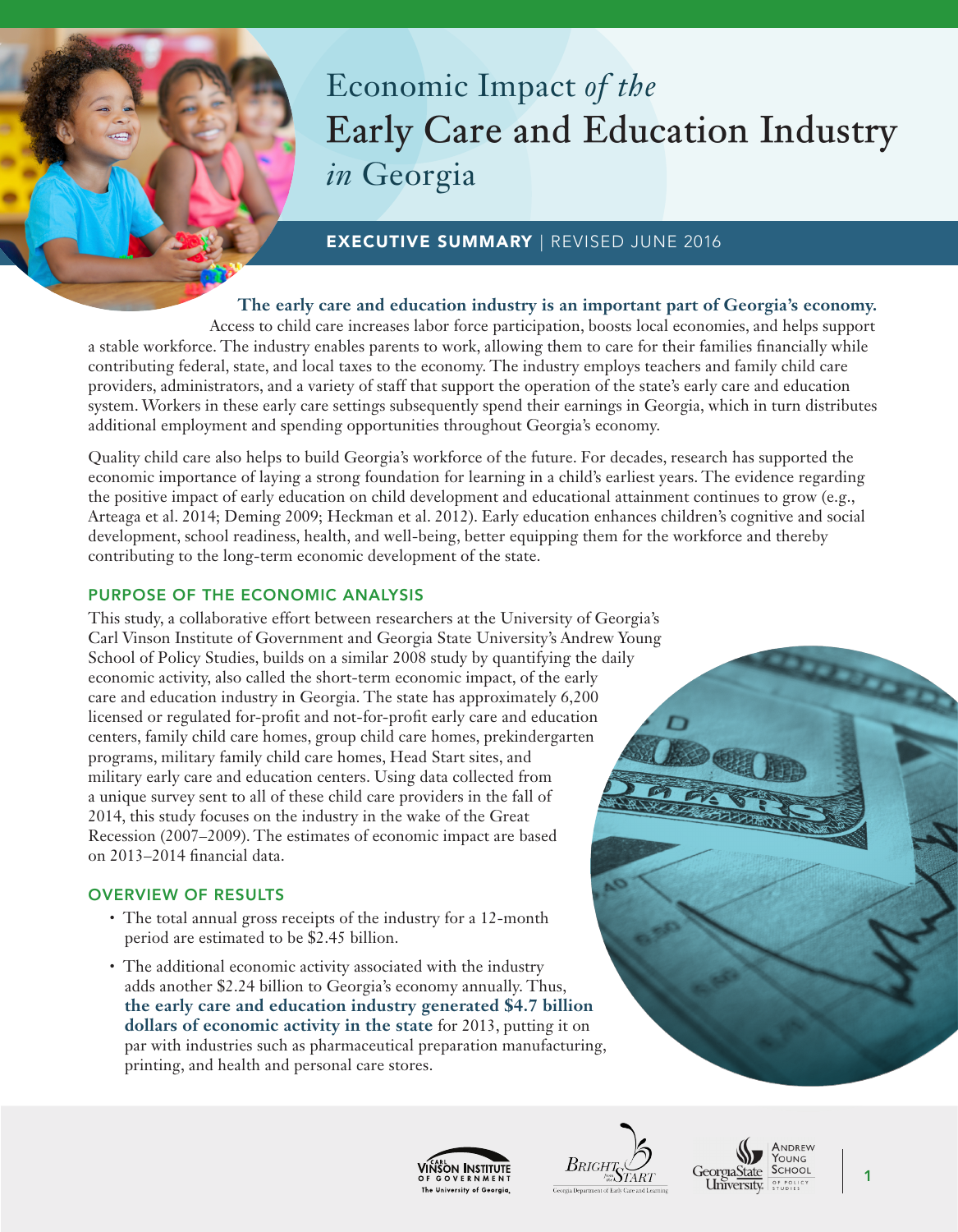Economic Impact of the Early Care and Education Industry *in* Georgia **EXECUTIVE SUMMARY** 

• A conservative estimate of the level of parents' annual earnings supported by the availability of child care in Georgia is \$24 billion.

- Through employment and other spending in the industry and by fueling expansions in other sectors of the economy, the industry annually generates \$374 million in federal tax revenue and \$161.7 million in state and local tax revenues.
- Early care and education provides 67,507 jobs in the industry itself and generates an additional 17,454 jobs in other market segments.

# SNAPSHOT OF GEORGIA'S CHILD CARE INDUSTRY

The early care and education industry in Georgia cares for an estimated 337,024 children each year. The data acquired through the survey of child care providers present a profile of the industry in Georgia as well as the children served.

- Centers and family child care homes serve children of need: 36.6% of children in centers and 68.9% of children in school-based programs receive meals subsidized through federal food assistance programs.
- More than 75% of centers and family child care homes operate 12 months per year; 10.9% of family child care homes and 2.8% of centers offer care on weekends (Saturday or Sunday), while larger percentages (20.6% and 7.7%, respectively) offer care in the evenings.
- The average weekly parent fee for infants ranges in family child care homes from \$91 for rural providers to \$127 for urban providers. Among centers, the average ranges from \$99 for rural providers to \$161 for urban providers.
- The average wage for administrators in centers is \$15.40 per hour. Lead teachers earn an average of \$12.30 per hour (\$16.45 for Georgia's Pre-K or Head Start lead teachers, and \$10.14 for all other lead teachers). Assistant teachers earn, on average, \$9.18 per hour (\$9.68 for Georgia's Pre-K or Head Start assistants, and \$8.85 for all other assistant teachers). In family child care homes, paid assistants or substitutes earn an average of \$8.25 per hour. In public schools offering Georgia's Pre-K, administrators or directors earn an average of \$58.57 per hour, lead teachers earn \$30.88, and assistant teachers \$12.23.
- Paid holidays, paid leave, and paid time for training and education are among the benefits most often offered by centers to their full-time employees, regardless of whether they house Georgia's Pre-K or Head Start programs. Nearly all public schools offering Georgia's Pre-K provide paid leave, health insurance, and retirement plans for their full-time employees.

### EFFECTS OF THE GREAT RECESSION

The Great Recession (2007–2009) significantly affected Georgia's labor force, with the unemployment rate topping 10% in the state. The child care and early education industry continues to feel the impacts of the recession. According to both center and family child care home providers, decreased enrollment was where they most felt the recession. For a minority of centers and family child care homes, enrollment has returned to pre-recession levels, but for many more such providers, enrollment has only partially rebounded. During the downturn, providers postponed some business improvements, lowered fees, or extended services. Since then, sizable numbers of providers have made some postponed improvements or are now less likely to discount or waive fees. Approximately 40% of center-based and family child care home providers indicate that earning enough income is one of the greatest challenges to their business, underscoring the recession's lingering effects.





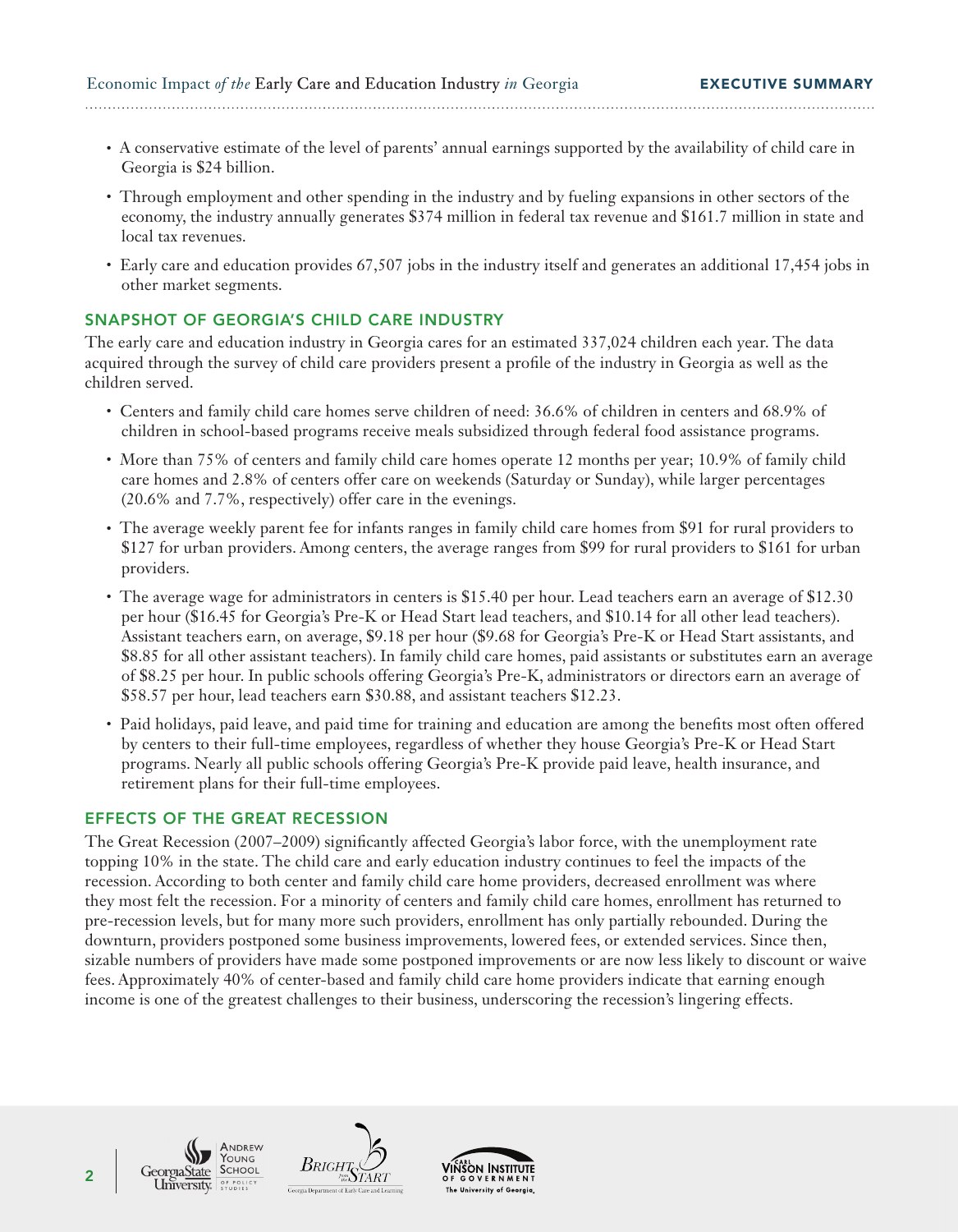#### LONG-TERM BENEFITS AND QUALITY OF CARE

Beyond short-term economic impact, the early care and education industry provides long-term benefits to children, parents, and society. This study also summarizes current research in this area. Heckman, Grunewald, and Reynolds (2006),Temple and Reynolds (2007), Bartik, Gormley, and Adelstein (2012), Herbst and Tekin (2012), and the U.S. Executive Office of the President's Council of Economic Advisors (2015) are among those who provide or discuss detailed analyses and cost-benefit calculations of returns on early education. These include benefits to parents and children that accrue to society through increases in short-term and long-term worker productivity and reductions in spending on social services. They find that the long-term benefits of early care and education attest to the enormous impact of the industry.

Quality of care is another important factor that influences the industry's impact. This study explores the magnitude of and ways in which high-quality early care and education increases the economic impact of the industry. Quality boosts the industry's economic impact in the short run through providers, who must hire more workers and generally spend more money per child, and in the long run through children, who are better prepared for school and thus better prepared to eventually become contributing members of Georgia's workforce.

In January 2012, Georgia launched the voluntary Quality Rated program to assess, improve, and communicate the level of quality in early education and school-age care programs. Although the program was in its early stages during the survey period, more than half (54.3%) of the responding center- and home-based Quality Rated providers indicate that the program has improved or is expected to improve teaching practices.

#### **CONCLUSIONS**

As the findings of this study demonstrate, early care and education in Georgia is a multibillion dollar industry. Despite the lingering effects of the recent Great Recession, the industry continues to generate significant economic activity daily as providers buy goods and services to operate their businesses and employ teachers, administrators, and a variety of support staff. Additional monies are spent by the industry itself and industries directly related to early care and education, generating further economic activity. Finally, the industry allows parents and families to work in a myriad of industries and businesses because care for their children is available. In coming years, the industry can look forward to an even greater economic impact as the economy continues to improve.

#### **REFERENCES**

Arteaga, Irma, Sarah Humpage, Arthur Reynolds, and Judy A. Temple. 2014. "One Year of Preschool or Two: Is It Important for Adult Outcomes?" *Economics of Education Review* 40(3): 221-37.

Bartik, Timothy J., William Gormley, and Shirley Adelstein. 2012. "Earnings Benefits of Tulsa's Pre-K Program for Different Income Groups." *Economics of Education Review* 31(6): 1143-61.

Deming, David. 2009. "Early Childhood Intervention and Life-Cycle Skill Development: Evidence from Head Start." *American Economic Journal: Applied Economics* 1(3): 111-34.

Georgia Department of Early Care and Learning Child Policy Partnership. 2008. *Economic Impact of the Early Care and Education Industry in Georgia*. http://www.cviog.uga.edu/pdf/child-care/report.

Heckman, James, Rob Grunewald, and Arthur Reynolds. 2006. "The Dollars and Cents of Investing Early: Cost-Benefit Analysis in Early Care and Education." *Zero to Three* 26(6): 10-17.

Heckman, James, Rodrigo Pinto, and Peter Savelyev. 2012. Understanding the Mechanisms through Which an Influential Early *Childhood Program Boosted Adult Outcomes* (Report No. w18581).

Herbst, Chris M., and Erdal Tekin. 2012. *Child Care Subsidies, Maternal Well-being, and Child-Parent Interactions: Evidence from Three Nationally Representative Datasets* (NBER Working Paper No. 17774). Cambridge, MA: National Bureau of Economic Research.

Temple, Judy A., and Arthur Reynolds. 2007. "Benefits and Costs of Investments in Preschool Education: Evidence from the Child–Parent Centers and Related Programs." *Economics of Education Review* 26(1): 126-44.

U.S. Executive Office of the President's Council of Economic Advisors. 2015. *The Economics of Early Childhood Investments*. https://www. whitehouse.gov/sites/default/files/docs/early\_childhood\_report1.pdf.







Cambridge, MA: National Bureau of Economic Research.